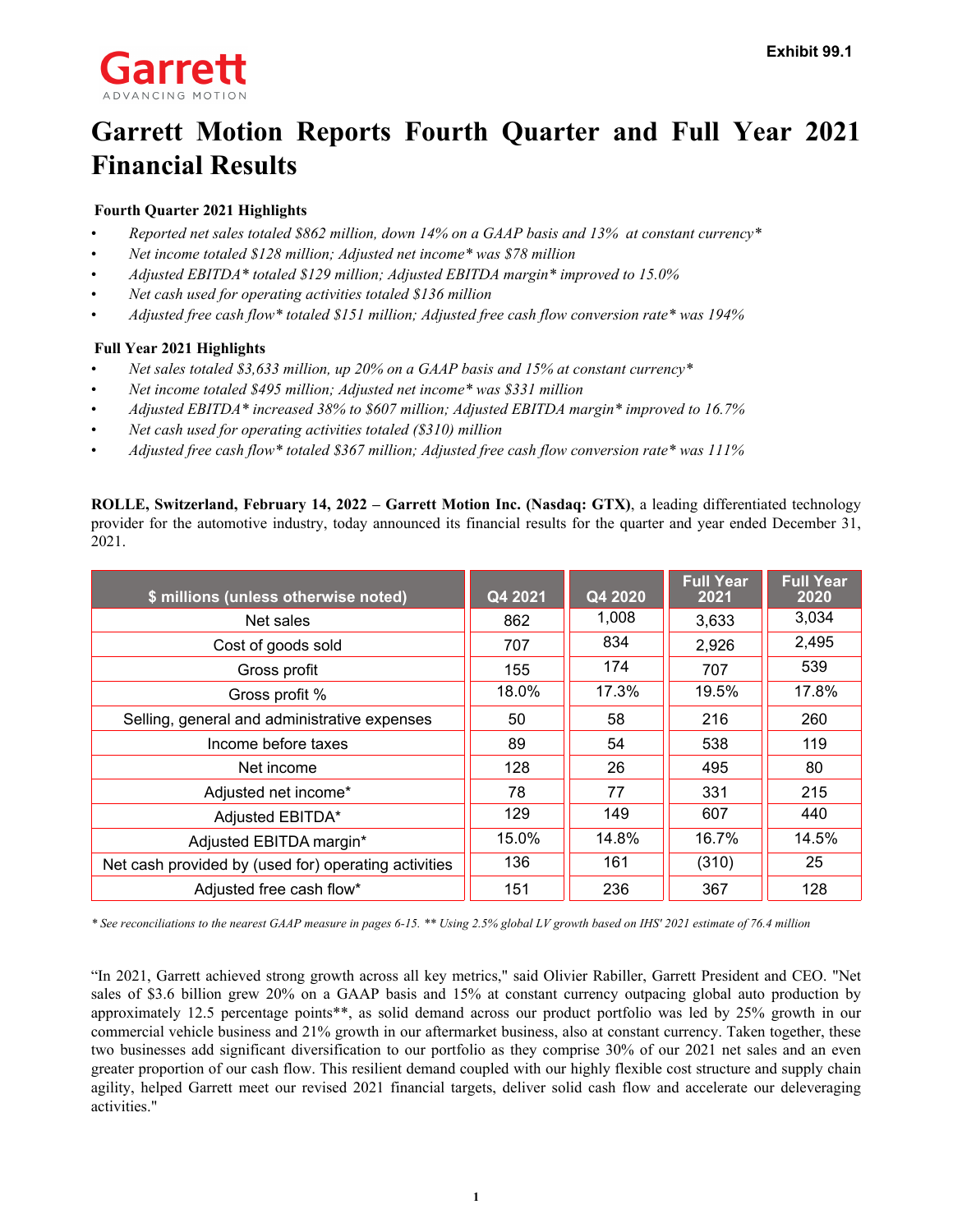

"Our outlook for 2022 is for focused execution in a gradually improving macro environment as we pursue our strategic growth initiatives, positioning the company for continued success for the long term benefit of shareholders in the evolving powertrain industry."

#### *Results of Operations*

**Net sales** for the fourth quarter 2021 were \$862 million down 14% compared with \$1,008 million in the fourth quarter of 2020. Net sales at constant currency decreased 13% and exclude the negative impact of \$12 million from foreign currency translation. The year-over-year decrease in net sales was driven by global semiconductor shortage sales across all product lines mainly in passenger vehicles. Net Sales of 2021 were \$3,633 million up 20% compared with \$3,034 million in 2020. Net sales at constant currency increased 15% and include a positive impact of \$132 million or 5% due to foreign currency translation driven by higher Euro-to-dollar exchange rates.

**Cost of goods sold** for the fourth quarter of 2021 was \$707 million compared with \$834 million in 2020 primarily due to lower volumes which contributed to a decrease of \$125 million. Cost of goods sold further decreased by \$8 million due to foreign exchange impacts. This was partially offset by \$3 million by an unfavorable product mix and inflation on commodities, transport costs and labor, partially offset by benefits from our continued focus on productivity. R&D expenses increased by \$2 million which reflects our continued investment in new technologies and the temporary cost control actions taken in 2020 to mitigate the COVID-19 impact. Cost of goods sold in 2021 was \$2,926 million compared to \$2,495 million in 2020.

**Gross profit** totaled \$155 million for the fourth quarter of 2021 as compared to \$174 million in the fourth quarter of 2020 and the gross profit percentage for 2021 increased to 18.0% from 17.3% in 2020 primarily due to lower sales volume as well as higher R&D costs and foreign exchange impacts. This was partially offset by \$33 million productivity and product mix net of headwinds from inflation. Gross profit in 2021 totaled \$707 million as compared to \$539 million in 2020 and the gross profit percentage was 19.5% as compared with 17.8% in 2020.

**Selling, general and administrative** ("SG&A") expenses for the fourth quarter of 2021 decreased to \$50 million from \$58 million in the fourth quarter of 2020 primarily due to bad debt recovery booked in the fourth quarter of 2020. As a percentage of net sales, SG&A for the fourth quarter of 2021 was 5.8% flat with 2020. For 2021 SG&A was \$216 million as compared with \$260 million in 2020 primarily due to higher strategic planning and other costs incurred in 2020 partially offset by labor, incentive accruals and foreign exchange impacts.

**Interest expense** in the fourth quarter of 2021 and for 2020 was \$23 million in both periods. Interest expense for 2021 was \$93 million as compared with \$79 million in 2020, mainly due to \$29 million accrued on the Series B Preferred Stock, partially offset by \$16 million lower interest expense on our current credit facilities compared to our credit facility in 2020 before emergence from Chapter 11 and prior year fees related to amendments to our previous credit facilities.

**Non-operating (income) expense** decreased by \$19 million in the fourth quarter of 2021 from \$31 million in 2020 to \$12 million in the fourth quarter of 2021. Non-operating (income) expense decreased by \$22 million in 2021 from \$38 million to \$16 million in 2021, primarily due to \$47 million in foreign exchange impact on debt, which was unhedged as a consequence of restrictions placed on the Company during Chapter 11 proceedings, partially offset by \$18 million higher non-service pension benefit in 2021 and \$8 million driven by interest associated with unrealized marked-to-market gains on interest rate swaps.

**Income before taxes** in the fourth quarter 2021 was \$89 million as compared with \$54 million in the fourth quarter of 2020. Income before taxes was \$538 million for 2021 as compared with \$119 million in 2020.

**Reorganization items - net** was a expense of \$5 million in the fourth quarter of 2021 as compared with \$69 million in the fourth quarter of 2020 mainly related to professional services related to Chapter 11. Reorganization items - net was a gain of \$125 million in 2021 as compared with an expense of \$73 million in 2020, and includes a \$502 million gain on the settlement of Honeywell claims, partially offset by \$119 million in professional service fees related to the Chapter 11 cases compared to 2020, \$79 million related to the termination of and expense reimbursement under the Stalking Horse Purchase Agreement, \$39 million in Directors and Officers insurance related to Chapter 11 cases, a \$19 million write off on debt issuance costs of the Pre-petition Credit Agreement debt, \$13 million in employee stock awards cancellation and \$35 million in other costs mainly related to unsecured notes settlement.

**Net Income** for the fourth quarter of 2021 was \$128 million as compared to \$26 million in the fourth quarter of 2020. Net Income was \$495 million in 2021 as compared to \$80 million in 2020 primarily as a result of higher gross profit of \$168 million, lower SG&A expenses of \$44 million, lower Other expenses of \$45 million, and favorable Reorganization items, net of \$198 million.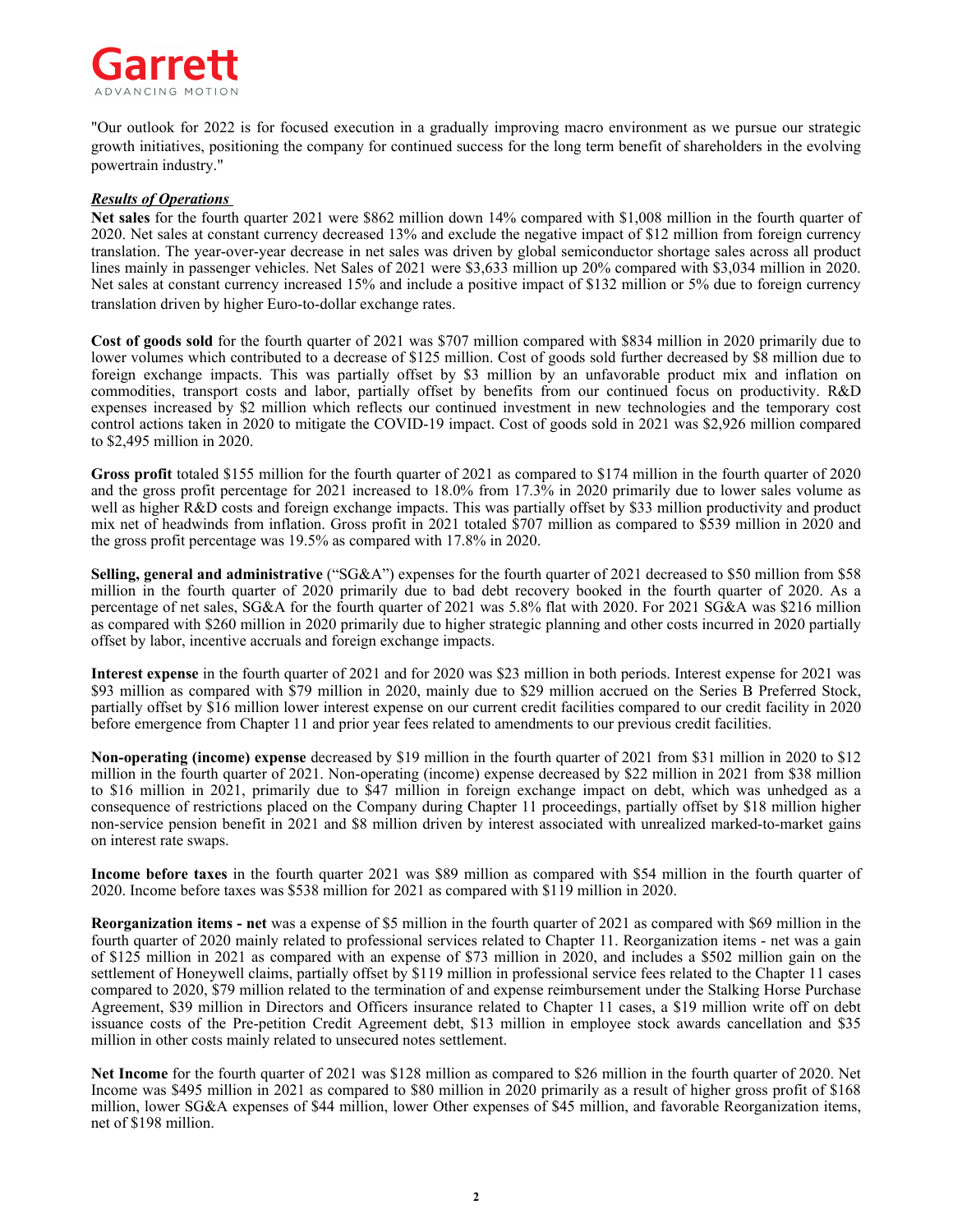

**Net income available to common shareholders** for 2021 was \$398 million up from \$80 million in 2020.

**Net cash used for operating activities** totaled \$310 million in 2021 as compared to \$25 million in cash provided from operating activities in 2020, reflecting the impact of a gain in Reorganization items, net in 2021 of \$125 million.

**Expenditures for property plant and equipment** totaled \$72 million in 2021 as compared with \$80 million in 2020.

### *Non-GAAP Financial Measures*

**Adjusted net income**, which excludes Reorganization items - net, unhedged debt exposure, restructuring costs and stockbased compensation, increased 54% to \$331 million in 2021 as compared to \$215 million in 2020. In the fourth quarter Adjusted net income was \$78 million as compared to \$77 million in the fourth quarter of 2020.

**Adjusted EBITDA** increased 38% to \$607 million in 2021 as compared to \$440 million in 2020. In the fourth quarter of 2021 Adjusted EBITDA decreased 13% to \$129 million as compared to \$149 million in the fourth quarter of 2020. The Adjusted EBITDA margin increased to 16.7% in 2021 as compared to 14.5% in 2020. In the fourth quarter of 2021 the Adjusted EBITDA margin increased to 15.0% from 14.8% in the fourth quarter of 2020.

**Adjusted free cash flow**, which excludes reorganization items, repositioning charges (primarily severance costs related to internal restructuring projects) and stock compensation expense, was \$367 million in 2021 as compared with \$128 million in 2020. In the fourth quarter of 2021 it was \$151 million as compared with \$236 million in the fourth quarter of 2020.

### *Liquidity and Capital Resources*

As of December 31, 2021, Garrett had \$720 million in available liquidity, including \$423 million in cash and cash equivalents and approximately \$297 million undrawn commitments under its revolving credit facility. In the third quarter of 2021, Garrett had \$752 million in available liquidity, including \$456 million in cash and cash equivalents and approximately \$296 million undrawn commitments under its revolving credit facility.

As of December 31, 2021, total debt including the Series B Preferred Stock, totaled \$1,618 million down from \$1,832 million at the end of the third quarter 2021.

### *Emergence from Chapter 11*

As previously announced, on April 30, 2021, Garrett emerged from its pending Chapter 11 cases, successfully completing the restructuring process and implementing the Plan of Reorganization ("Plan") that was confirmed by the U.S. Bankruptcy Court for the Southern District of New York.

### *Full Year 2022 Outlook*

Garrett is providing the following outlook for the full year 2022 for certain GAAP and Non-GAAP financial measures.

|                                                       | <b>Full Year 2022 Outlook</b>  |
|-------------------------------------------------------|--------------------------------|
| Net sales (GAAP)                                      | \$3.7 billion to \$4.0 billion |
| Net sales growth at constant currency (Non-<br>GAAP)* | 4% to 13%                      |
| Net income (GAAP)                                     | \$295 million to \$340 million |
| Adjusted EBITDA (Non-GAAP)*                           | \$590 million to \$650 million |
| Net cash provided by operating activities (GAAP)      | \$485 million to \$585 million |
| Adjusted free cash flow (Non-GAAP)*                   | \$400 million to \$500 million |

*\* See reconciliations to the nearest GAAP measure in pages 6-15.* 

Garrett's full year 2022 outlook, as of February 14, 2022, reflects the company's expectation that global light vehicle auto production will grow 7% global commercial vehicle production will grow 2%. Garrett's capital expenditures and R&D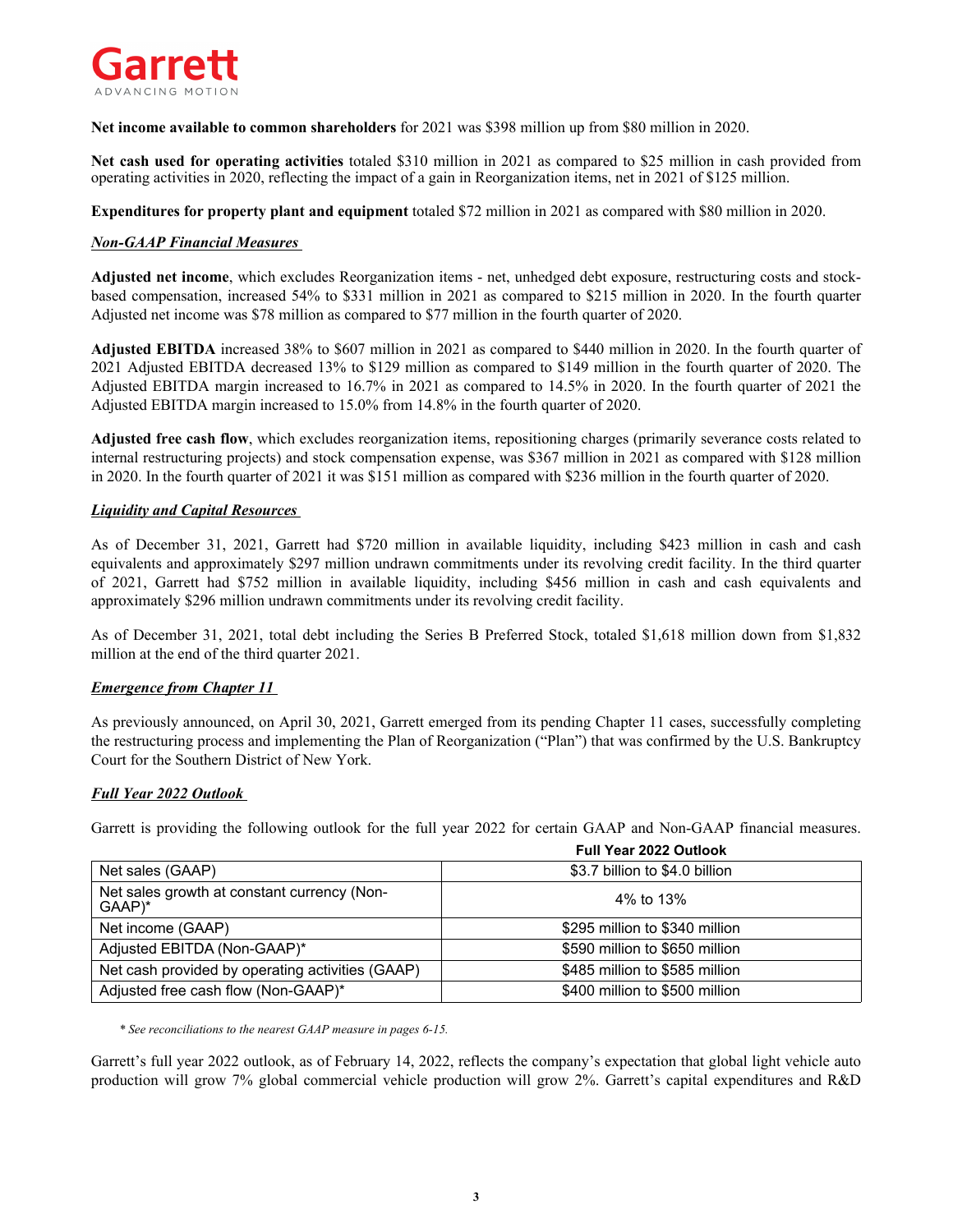

expenses for the full year 2022 are expected to total approximately 2.4% and 4.6%, respectively, using the midpoint of the 2022 range for net sales. The full year 2022 outlook also assumes an exchange rate of 1.13 EUR to 1.00 USD.

### *Conference Call*

Garrett will host a conference call on Monday, February 14, 2022 at 8:30 am Eastern Time / 2:30 pm Central European Time. The dial-in number for callers in the U.S. is +1-833-797-0899 and the dial-in number for international callers is +1-409-937-8894. The access code for all callers is 9557707. The conference call will be broadcast over the Internet and include a slide presentation. To access the webcast and supporting materials, please visit the investor relations section of Garrett's website at http://investors.garrettmotion.com/.

A replay of the conference call can be accessed through March 1, 2021 by dialing +1-855-859-2056 in the U.S. and +1-404-537-3406 outside the U.S., and then entering the access code 9557707. The webcast will also be archived on Garrett's IR website.

### *Forward-Looking Statements*

This press release contains "forward-looking statements" within the meaning of Section 21E of the Securities Exchange Act of 1934, as amended. All statements, other than statements of fact, that address activities, events or developments that we or our management intend, expect, project, believe or anticipate will or may occur in the future are forward-looking statements including without limitation our statements regarding the impact of the COVID-19 pandemic on Garrett's business, financial results and financial conditions, industry trends, Garrett's strategy. Although we believe forwardlooking statements are based upon reasonable assumptions, such statements involve known and unknown risks, uncertainties, and other factors, which may cause the actual results or performance of Garrett to be materially different from any future results or performance expressed or implied by such forward-looking statements. Such risks and uncertainties include but are not limited to those described in our annual report on Form 10-K for the year ended December 31, 2021, as well as our other filings with the Securities and Exchange Commission, under the headings "Risk Factors" and "Cautionary Note Regarding Forward-Looking Statements." You are cautioned not to place undue reliance on these forward-looking statements, which speak only as of the date of this document. Forward-looking statements are not guarantees of future performance, and actual results, developments and business decisions may differ from those envisaged by our forward-looking statements.

### *Non-GAAP Financial Measures*

This release includes the following Non-GAAP financial measures which are not calculated in accordance with generally accepted accounting principles in the United States ("GAAP"): constant currency sales growth, Adjusted Net Income, EBITDA, Adjusted EBITDA, Adjusted EBITDA Margin, Adjusted Free Cash Flow, Adjusted Free Cash Flow Conversion Rate and Net cash provided by operating activities less Expenditures for property, plant and equipment. The Non-GAAP financial measures provided herein are adjusted for certain items as presented in the Appendix containing Non-GAAP Reconciliations and may not be directly comparable to similar measures used by other companies in our industry, as other companies may define such measures differently. Management believes that, when considered together with reported amounts, these measures are useful to investors and management in understanding our ongoing operations and analysis of ongoing operating trends. Garrett believes that Adjusted EBITDA and Adjusted EBITDA Margin are important indicators of operating performance because they exclude the effects of income taxes and certain other items, as well as the effects of financing and investing activities by eliminating the effects of interest and depreciation expenses and therefore more closely measures our operational performance. These metrics should be considered in addition to, and not as replacements for, the most comparable GAAP measure. For additional information with respect to our Non-GAAP financial measures, see our annual report on Form 10-K for the year ended December 31, 2021.

### *About Garrett Motion Inc.*

Garrett Motion is a differentiated technology leader, serving customers worldwide for more than 65 years with passenger vehicle, commercial vehicle, aftermarket replacement and performance enhancement solutions. Garrett's cutting-edge technology enables vehicles to become safer, more connected, efficient and environmentally friendly. Our portfolio of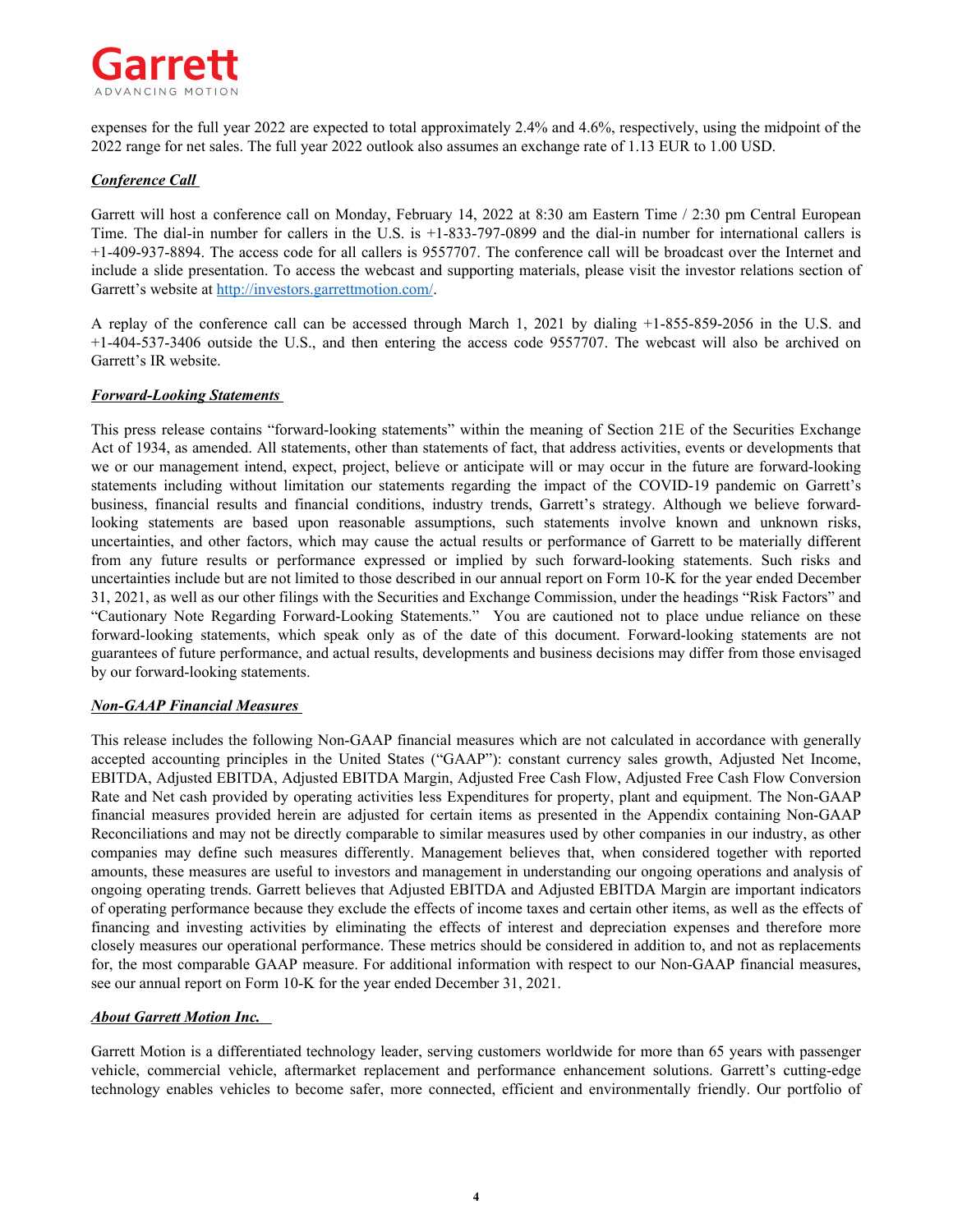

turbocharging, electric boosting and automotive software solutions empowers the transportation industry to redefine and further advance motion. For more information, please visit www.garrettmotion.com.

Contacts: MEDIA **INVESTOR RELATIONS** Christophe Mathy **Paul Blalock** +41786437194 +1 862 812-5013 christophe.mathy@garrettmotion.com paul.blalock@garrettmotion.com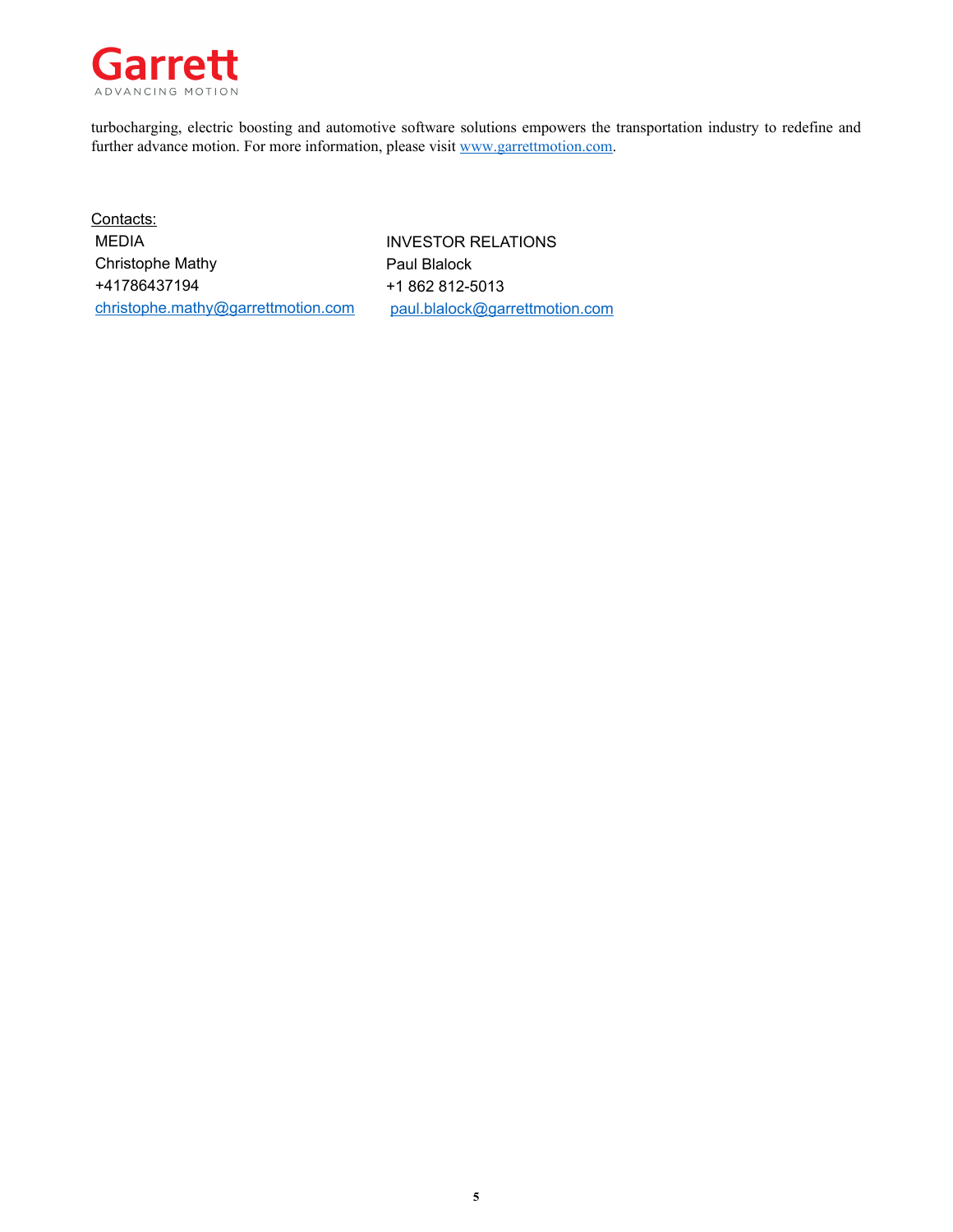

### **CONSOLIDATED STATEMENTS OF OPERATIONS**

|                                               |                | For the Three Months Ended<br>December 31, |                |            |                           | <b>For the Year Ended</b><br>December 31,       |             |  |      |
|-----------------------------------------------|----------------|--------------------------------------------|----------------|------------|---------------------------|-------------------------------------------------|-------------|--|------|
|                                               | 2021           |                                            | 2020           |            |                           |                                                 | 2021        |  | 2020 |
|                                               |                |                                            |                |            |                           | (Dollars in millions, except per share amounts) |             |  |      |
| Net sales                                     | $\mathfrak{S}$ | 862                                        | \$             | 1,008      | $\boldsymbol{\mathsf{S}}$ | 3,633                                           | \$<br>3,034 |  |      |
| Cost of goods sold                            |                | 707                                        |                | 834        |                           | 2,926                                           | 2,495       |  |      |
| <b>Gross profit</b>                           |                | 155                                        |                | 174        |                           | 707                                             | 539         |  |      |
| Selling, general and administrative expenses  |                | 50                                         |                | 58         |                           | 216                                             | 260         |  |      |
| Other expense, net                            |                |                                            |                | 1          |                           | 1                                               | 46          |  |      |
| Interest expense                              |                | 23                                         |                | 23         |                           | 93                                              | 79          |  |      |
| Non-operating income                          |                | (12)                                       |                | (31)       |                           | (16)                                            | (38)        |  |      |
| Reorganization items, net                     |                | 5                                          |                | 69         |                           | (125)                                           | 73          |  |      |
| Income before taxes                           |                | 89                                         |                | 54         |                           | 538                                             | 119         |  |      |
| Tax (benefit) expense                         |                | (39)                                       |                | 28         |                           | 43                                              | 39          |  |      |
| Net income                                    |                | 128                                        |                | 26         |                           | 495                                             | 80          |  |      |
| Less: preferred stock dividend                |                | (37)                                       |                |            |                           | (97)                                            |             |  |      |
| Net income available for distribution         | \$             | 91                                         | \$             | 26         | $\boldsymbol{\hat{\ast}}$ | 398                                             | \$<br>80    |  |      |
|                                               |                |                                            |                |            |                           |                                                 |             |  |      |
| Earnings per share                            |                |                                            |                |            |                           |                                                 |             |  |      |
| <b>Basic</b>                                  | \$             | 0.29                                       | \$             | 0.34       | $\boldsymbol{\mathsf{S}}$ | 1.69                                            | \$<br>1.06  |  |      |
| <b>Diluted</b>                                | $\mathfrak{S}$ | 0.29                                       | $\mathfrak{S}$ | 0.34       | \$                        | 1.56                                            | \$<br>1.05  |  |      |
|                                               |                |                                            |                |            |                           |                                                 |             |  |      |
| Weighted average common shares<br>outstanding |                |                                            |                |            |                           |                                                 |             |  |      |
| <b>Basic</b>                                  |                | 64,818,700                                 |                | 75,797,216 |                           | 69,706,183                                      | 75,543,461  |  |      |
| <b>Diluted</b>                                |                | 64,915,470                                 |                | 75,797,216 |                           | 317,503,300                                     | 76,100,509  |  |      |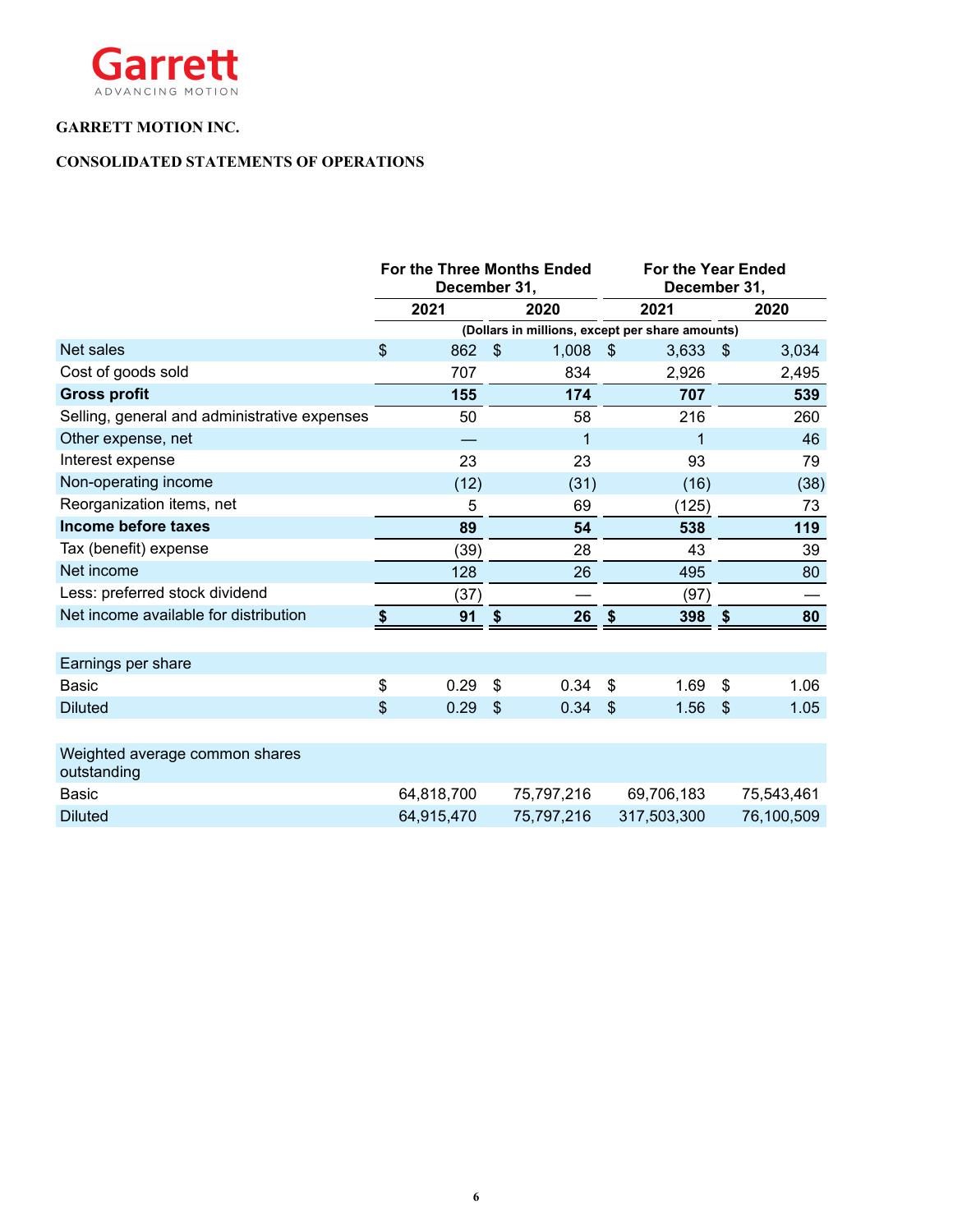

### **CONSOLIDATED STATEMENTS OF COMPREHENSIVE INCOME (LOSS)**

|                                                             | <b>For the Three Months</b><br>December 31, | <b>Ended</b> |                       |      | <b>For the Year Ended</b><br>December 31. |     |       |
|-------------------------------------------------------------|---------------------------------------------|--------------|-----------------------|------|-------------------------------------------|-----|-------|
|                                                             | 2021                                        |              | 2020                  |      | 2021                                      |     | 2020  |
|                                                             |                                             |              | (Dollars in millions) |      |                                           |     |       |
| Net income                                                  | \$<br>128                                   | -S           | 26                    | - \$ | 495                                       | - S | 80    |
| Foreign exchange translation adjustment                     |                                             |              | (123)                 |      | 38                                        |     | (234) |
| Defined benefit pension plan adjustment, net of tax         | 36                                          |              | (18)                  |      | 36                                        |     | (18)  |
| Changes in fair value of effective cash flow hedges, net of |                                             |              |                       |      |                                           |     |       |
| tax                                                         | 3                                           |              | (7)                   |      | 10                                        |     | (7)   |
| Changes in fair value of net investment hedges, net of tax  | 14                                          |              | 8                     |      | 41                                        |     |       |
| Total other comprehensive income (loss), net of tax         | 54                                          |              | (140)                 |      | 125                                       |     | (259) |
| <b>Comprehensive income (loss)</b>                          | 182                                         |              | $(114)$ \$            |      | 620                                       |     | (179) |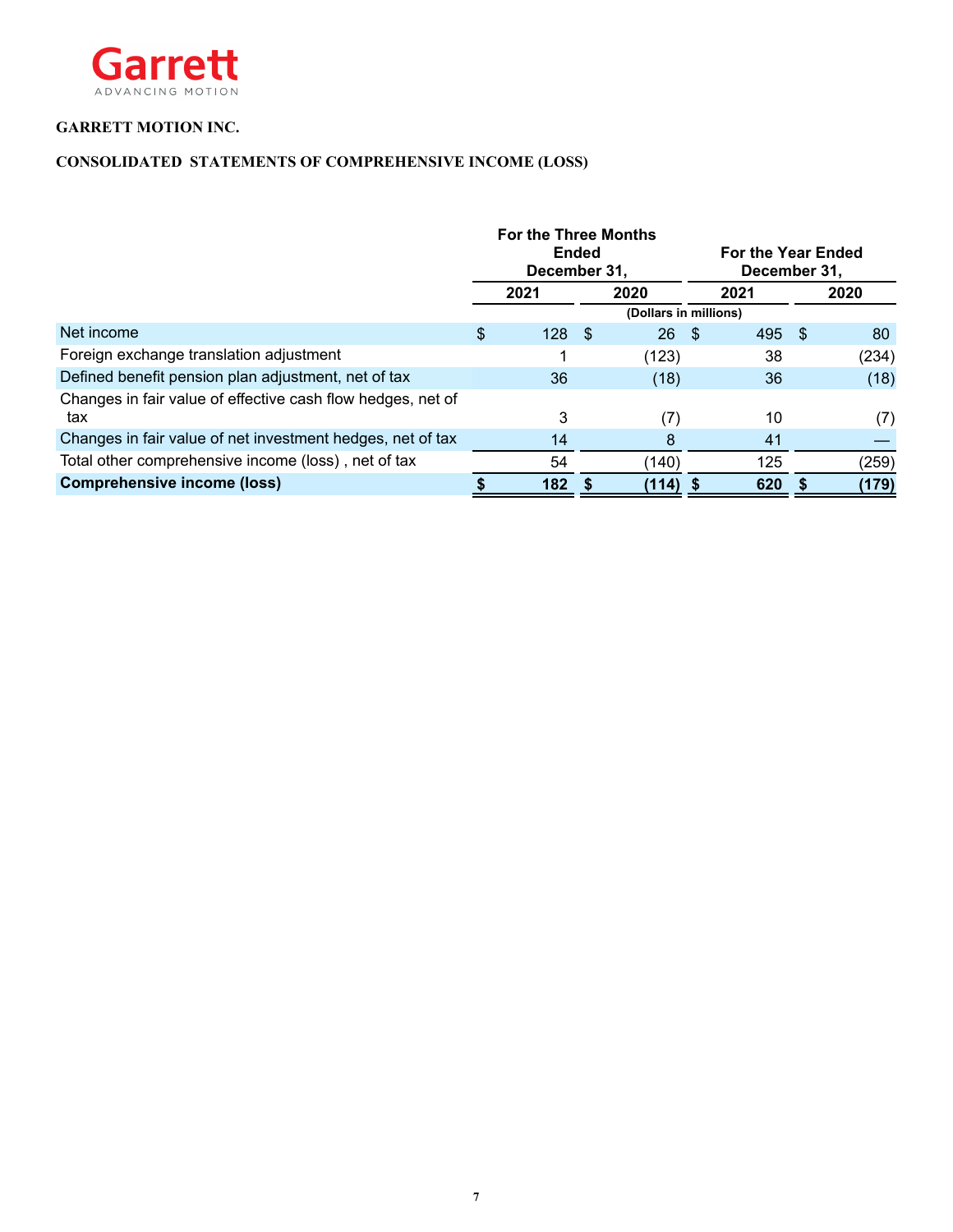

### **CONSOLIDATED BALANCE SHEETS**

|                                                                                                                                                                                                                                | December 31, |                       |            |                |
|--------------------------------------------------------------------------------------------------------------------------------------------------------------------------------------------------------------------------------|--------------|-----------------------|------------|----------------|
|                                                                                                                                                                                                                                |              | 2021                  |            | 2020           |
|                                                                                                                                                                                                                                |              | (Dollars in millions) |            |                |
| <b>ASSETS</b>                                                                                                                                                                                                                  |              |                       |            |                |
| Current assets:                                                                                                                                                                                                                |              |                       |            |                |
| Cash and cash equivalents                                                                                                                                                                                                      | \$           | 423                   | \$         | 592            |
| Restricted cash                                                                                                                                                                                                                |              | 41                    |            | 101            |
| Accounts, notes and other receivables - net                                                                                                                                                                                    |              | 747                   |            | 841            |
| Inventories - net                                                                                                                                                                                                              |              | 244                   |            | 235            |
| Other current assets                                                                                                                                                                                                           |              | 56                    |            | 110            |
| <b>Total current assets</b>                                                                                                                                                                                                    |              | 1,511                 |            | 1,879          |
| Investments and long-term receivables                                                                                                                                                                                          |              | 28                    |            | 30             |
| Property, plant and equipment - net                                                                                                                                                                                            |              | 485                   |            | 505            |
| Goodwill                                                                                                                                                                                                                       |              | 193                   |            | 193            |
| Deferred income taxes                                                                                                                                                                                                          |              | 289                   |            | 275            |
| Other assets                                                                                                                                                                                                                   |              | 200                   |            | 135            |
| <b>Total assets</b>                                                                                                                                                                                                            | \$           | $2,706$ \$            |            | 3,017          |
| <b>LIABILITIES</b>                                                                                                                                                                                                             |              |                       |            |                |
| <b>Current liabilities:</b>                                                                                                                                                                                                    |              |                       |            |                |
| Accounts payable                                                                                                                                                                                                               | \$           | 1,006                 | \$         | 1,019          |
| Borrowings under revolving credit facility                                                                                                                                                                                     |              |                       |            | 370            |
| Current maturities of long-term debt                                                                                                                                                                                           |              | $\overline{7}$        |            |                |
| Debtor-in-possession Term Loan                                                                                                                                                                                                 |              |                       |            | 200            |
| Mandatorily redeemable Series B Preferred Stock                                                                                                                                                                                |              | 200                   |            |                |
| <b>Accrued liabilities</b>                                                                                                                                                                                                     |              | 295                   |            | 242            |
| <b>Total current liabilities</b>                                                                                                                                                                                               |              | 1,508                 |            | 1,831          |
| Long-term debt                                                                                                                                                                                                                 |              | 1,181                 |            | 1,082          |
| Mandatorily redeemable Series B Preferred Stock                                                                                                                                                                                |              | 195                   |            |                |
| Deferred income taxes                                                                                                                                                                                                          |              | 21                    |            | $\overline{2}$ |
| <b>Other liabilities</b>                                                                                                                                                                                                       |              | 269                   |            | 120            |
| Total liabilities not subject to compromise                                                                                                                                                                                    |              | 3,174                 |            | 3,035          |
| Liabilities subject to compromise                                                                                                                                                                                              |              |                       |            | 2,290          |
| <b>Total liabilities</b>                                                                                                                                                                                                       | \$           | $3,174$ \$            |            | 5,325          |
| <b>COMMITMENTS AND CONTINGENCIES</b>                                                                                                                                                                                           |              |                       |            |                |
| <b>EQUITY (DEFICIT)</b>                                                                                                                                                                                                        |              |                       |            |                |
| Series A Preferred Stock, par value \$0.001; 245,921,617 shares issued and outstanding as of                                                                                                                                   |              |                       |            |                |
| December 31, 2021                                                                                                                                                                                                              | \$           |                       | $\sqrt{3}$ |                |
| Common Stock, par value \$0.001; 1,000,000,000 and 400,000,000 shares authorized,<br>64,570,950 and 76,229,578 issued and 64,570,950 and 75,813,634 outstanding as of<br>December 31, 2021 and December 31, 2020, respectively |              |                       |            |                |
| Additional paid-in capital                                                                                                                                                                                                     |              | 1,326                 |            | 28             |
| Retained deficit                                                                                                                                                                                                               |              | (1,790)               |            | (2, 207)       |
| Accumulated other comprehensive income                                                                                                                                                                                         |              | (4)                   |            | (129)          |
| <b>Total deficit</b>                                                                                                                                                                                                           |              | (468)                 |            | (2,308)        |
| Total liabilities and deficit                                                                                                                                                                                                  | \$           | $2,706$ \$            |            | 3,017          |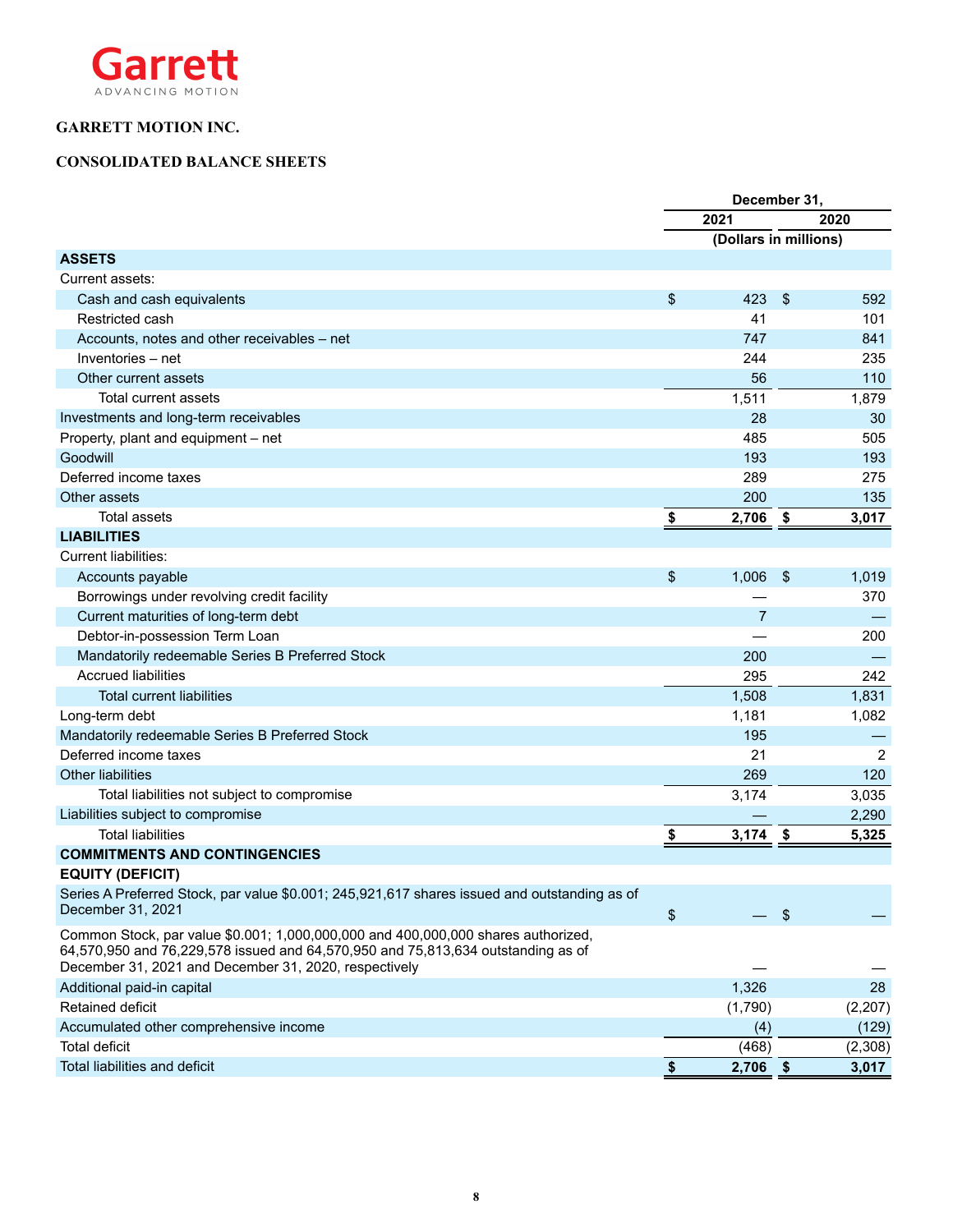

| <b>CONSOLIDATED STATEMENTS OF CASH FLOWS</b>                                          | For the Year Ended December 31, |                       |               |                 |  |
|---------------------------------------------------------------------------------------|---------------------------------|-----------------------|---------------|-----------------|--|
|                                                                                       |                                 | 2021                  | 2020          |                 |  |
|                                                                                       |                                 | (Dollars in millions) |               |                 |  |
| <b>Cash flows from operating activities:</b>                                          |                                 |                       |               |                 |  |
| Net income                                                                            | \$                              | 495                   | \$            | 80              |  |
| Adjustments to reconcile net income to net cash provided by operating activities:     |                                 |                       |               |                 |  |
| Reorganization items, net                                                             |                                 | (435)                 |               | 60              |  |
| Deferred income taxes                                                                 |                                 | (36)                  |               | (34)            |  |
| Depreciation                                                                          |                                 | 92                    |               | 86              |  |
| Amortization of deferred issuance costs                                               |                                 | 7                     |               | 7               |  |
| Accretion of debt discount, net of interest payments                                  |                                 | 19                    |               |                 |  |
| Foreign exchange loss (gain)                                                          |                                 | 7                     |               | (58)            |  |
| Stock compensation expense                                                            |                                 | 7                     |               | 10              |  |
| Pension expense                                                                       |                                 | (2)                   |               | 15              |  |
| Other                                                                                 |                                 | (10)                  |               | 44              |  |
| Changes in assets and liabilities:                                                    |                                 |                       |               |                 |  |
| Accounts, notes and other receivables                                                 |                                 | 18                    |               | (162)           |  |
| Inventories                                                                           |                                 | (31)                  |               | (14)            |  |
| Other assets                                                                          |                                 | (32)                  |               | (45)            |  |
| Accounts payable                                                                      |                                 | (75)                  |               | 41              |  |
| <b>Accrued liabilities</b>                                                            |                                 | (46)                  |               | (13)            |  |
| Obligations payable to Honeywell                                                      |                                 | (375)                 |               | $6\phantom{1}6$ |  |
| <b>Other liabilities</b>                                                              |                                 | 87                    |               | $\overline{2}$  |  |
| Net cash (used for) provided by operating activities                                  | $\frac{1}{2}$                   | $(310)$ \$            |               | $\overline{25}$ |  |
| <b>Cash flows from investing activities:</b>                                          |                                 |                       |               |                 |  |
| Expenditures for property, plant and equipment                                        |                                 | (72)                  |               | (80)            |  |
| Other                                                                                 |                                 | 1                     |               |                 |  |
| Net cash used for investing activities                                                | $\overline{\$}$                 | $(71)$ \$             |               | (80)            |  |
| <b>Cash flows from financing activities:</b>                                          |                                 |                       |               |                 |  |
| Proceeds from issuance of Series A Preferred Stock                                    |                                 | 1,301                 |               |                 |  |
| Proceeds from issuance of long-term debt, net of deferred financing costs             |                                 | 1,221                 |               |                 |  |
| Proceeds from revolving credit facilities                                             |                                 |                       |               | 1,449           |  |
| Payments of long-term debt                                                            |                                 | (1, 517)              |               | (2)             |  |
| Payments of revolving credit facilities                                               |                                 | (370)                 |               | (1,100)         |  |
| (Repayments) proceeds from debtor-in-possession financing                             |                                 | (200)                 |               | 200             |  |
| Redemption of Series B Preferred Stock                                                |                                 | (201)                 |               |                 |  |
| Payments for Cash-Out election                                                        |                                 | (69)                  |               |                 |  |
| Repurchases of Series A Preferred Stock                                               |                                 | (15)                  |               |                 |  |
| Repurchases of Common Stock                                                           |                                 | (4)                   |               |                 |  |
| Revolving facility financing costs                                                    |                                 | (7)                   |               |                 |  |
| Debtor-in-possession financing fees                                                   |                                 |                       |               | (13)            |  |
| Other                                                                                 |                                 |                       |               | (4)             |  |
| Net cash provided by financing activities                                             | $\sqrt[6]{\frac{1}{2}}$         | 139                   | $\sqrt[6]{3}$ | 530             |  |
| Effect of foreign exchange rate changes on cash, cash equivalents and restricted cash |                                 | 13                    |               | 31              |  |
| Net (decrease) increase in cash, cash equivalents and restricted cash                 |                                 | (229)                 |               | 506             |  |
| Cash, cash equivalents and restricted cash at beginning of period                     |                                 | 693                   |               | 187             |  |
| Cash, cash equivalents and restricted cash at end of period                           | \$                              | 464                   | \$            | 693             |  |
| <b>Supplemental cash flow disclosure:</b>                                             |                                 |                       |               |                 |  |
| Income taxes paid (net of refunds)                                                    |                                 | 61                    |               | 44              |  |
| Interest expense paid                                                                 |                                 | 61                    |               | 63              |  |
| Reorganization items paid                                                             |                                 | 350                   |               | 14              |  |
| Supplemental disclosure of non-cash investing and financing activities:               |                                 |                       |               |                 |  |
| <b>Issuance of Series B Preferred Stock</b>                                           |                                 | 577                   |               |                 |  |
| Expenditures for property, plant and equipment in accounts payable                    |                                 | 32                    |               | 47              |  |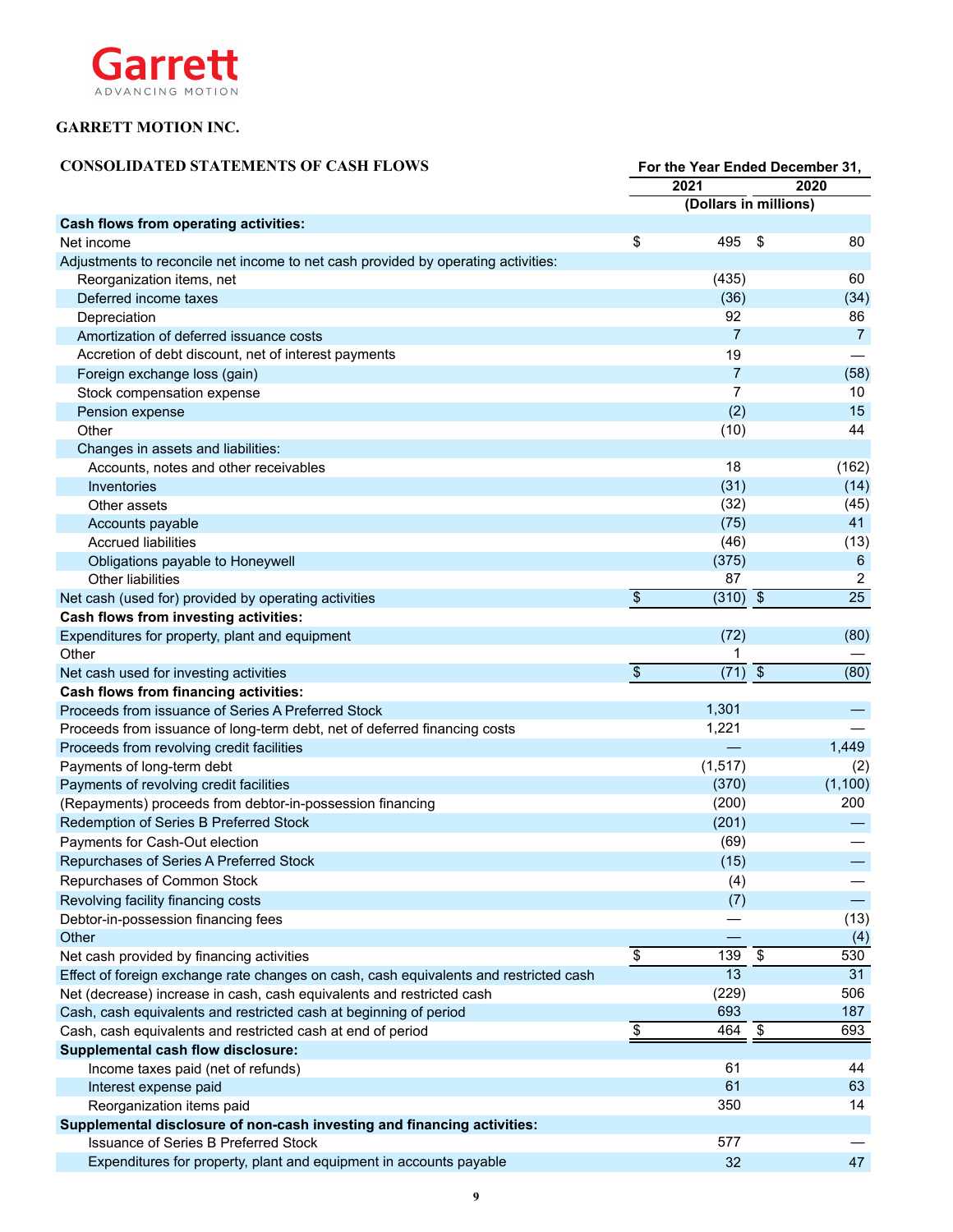

### **Reconciliation of Net Income to Adjusted EBITDA***(1)*

|                                                                                                               | <b>For the Three Months Ended</b><br>December 31, |                |    |                       |     | <b>For the Year Ended</b><br>December 31, |            |        |
|---------------------------------------------------------------------------------------------------------------|---------------------------------------------------|----------------|----|-----------------------|-----|-------------------------------------------|------------|--------|
|                                                                                                               |                                                   | 2021           |    | 2020                  |     | 2021                                      |            | 2020   |
|                                                                                                               |                                                   |                |    | (Dollars in millions) |     |                                           |            |        |
| Net income - GAAP                                                                                             | \$                                                | 128            | \$ | 26                    | \$  | 495                                       | $\sqrt{2}$ | 80     |
| Net interest expense                                                                                          |                                                   | 15             |    | 23                    |     | 82                                        |            | 76     |
| Tax (benefit) expense                                                                                         |                                                   | (39)           |    | 28                    |     | 43                                        |            | 39     |
| Depreciation                                                                                                  |                                                   | 22             |    | 26                    |     | 92                                        |            | 86     |
| <b>EBITDA (Non-GAAP)</b>                                                                                      | \$                                                | 126            | \$ | 103                   | \$. | 712                                       | \$         | 281    |
| Other expense, net (which consists of indemnification,<br>asbestos and environmental expenses) <sup>(2)</sup> |                                                   |                |    |                       |     |                                           |            | 45     |
| Non-operating (income) expense (3)                                                                            |                                                   | (3)            |    | 13                    |     | (12)                                      |            | 5      |
| Reorganization items, net <sup>(4)</sup>                                                                      |                                                   | 5              |    | 69                    |     | (125)                                     |            | 73     |
| Stock compensation expense (5)                                                                                |                                                   | $\overline{2}$ |    | $\overline{2}$        |     |                                           |            | 10     |
| Repositioning charges <sup>(6)</sup>                                                                          |                                                   | $\overline{2}$ |    | 2                     |     | 16                                        |            | 10     |
| Foreign exchange loss (gain) on debt, net of related<br>hedging loss (gain)                                   |                                                   |                |    | (42)                  |     | 9                                         |            | (38)   |
| Professional service costs <sup>(7)</sup>                                                                     |                                                   | (1)            |    | (1)                   |     |                                           |            | 52     |
| Capital tax expense <sup>(8)</sup>                                                                            |                                                   | (2)            |    | 2                     |     |                                           |            | 2      |
| <b>Adjusted EBITDA (Non-GAAP)</b>                                                                             |                                                   | 129            |    | 149                   |     | 607                                       |            | 440    |
| Adjusted EBITDA Margin (Non-GAAP) % <sup>(9)</sup>                                                            |                                                   | 15.0 %         |    | 14.8 %                |     | 16.7 %                                    |            | 14.5 % |

- (1) We evaluate performance based on EBITDA and Adjusted EBITDA. We define "EBITDA" as our net income/loss calculated in accordance with U.S. GAAP, plus the sum of net interest expense/income, tax expense/benefit and depreciation. We define "Adjusted EBITDA" as EBITDA, plus the sum of non-operating (income) expense, other expenses, net (which consists of indemnification, asbestos and environmental expenses), stock compensation expense, reorganization items, net, repositioning charges, foreign exchange loss (gain) on debt, net of related hedging (gain) loss, Spin-Off costs, professional services costs and Capital tax expense.
- (2) The accounting for the majority of our asbestos-related liability payments and accounts payable reflect the terms of the Honeywell Indemnity Agreement with Honeywell entered into on September 12, 2018, under which Garrett ASASCO was expected to make payments to Honeywell in amounts equal to 90% of Honeywell's asbestos-related liability payments and accounts payable, primarily related to Honeywell's former Bendix business in the United States, as well as certain environmental-related liability payments and accounts payable and non-United States asbestos-related liability payments and accounts payable, in each case related to legacy elements of the Bendix business, including the legal costs of defending and resolving such liabilities, less 90% of Honeywell's net insurance receipts and, as may be applicable, certain other recoveries associated with such liabilities. The Plan as confirmed by the Bankruptcy Court includes a global settlement with Honeywell providing for, among other things, the full and final satisfaction, settlement, release, and discharge of all liabilities under or related to the Honeywell Agreements. See Emergence from Chapter 11.(3) Non-operating income adjustment includes the non-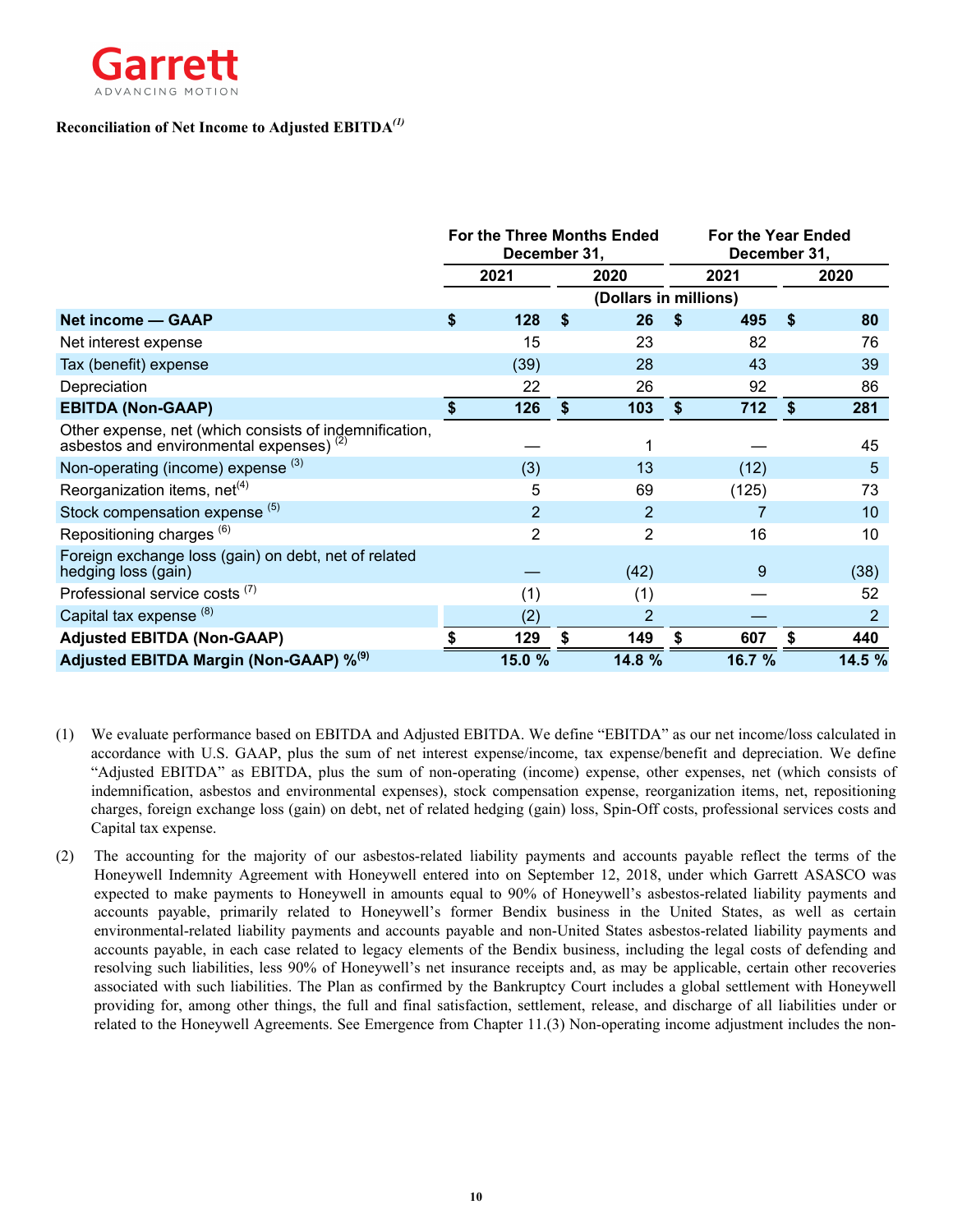

service component of pension expense and other expense, net and excludes interest income, equity income of affiliates, and the impact of foreign exchange.

- (3) Non-operating income adjustment includes the non-service component of pension expense and other expense, net and excludes interest income, equity income of affiliates, and the impact of foreign exchange.
- (4) The Company applied ASC 852 for periods subsequent to the Petition Date to distinguish transactions and events that were directly associated with the Company's reorganization from the ongoing operations of the business. Accordingly, certain expenses and gains incurred during the Chapter 11 Cases are recorded within Reorganization items, net in the Consolidated Interim Statements of Operations. The Company applied U.S. GAAP for period subsequent to the Effective Date. See Note 1, Background and Basis of Presentation of Notes to the Consolidated Interim Financial Statements.
- (5) Stock compensation expense adjustment includes only non-cash expenses.
- (6) Repositioning charges adjustment primarily includes severance costs related to restructuring projects to improve future productivity.
- (7) Professional service costs consist of professional service fees related to strategic planning for the Company in the period before the Debtors filed for relief under Chapter 11 of the Bankruptcy Code in September 2020. We consider these costs to be unrelated to our ongoing core business operations.
- (8) The canton of Vaud, Switzerland generally provides for crediting the cantonal corporate income tax against capital tax. There was no income tax payable for the year ended December 31, 2020 and therefore the 2020 capital tax due of \$2 million was recorded in SG&A expenses.
- (9) Adjusted EBITDA Margin represents Adjusted EBITDA as a percentage of net sales.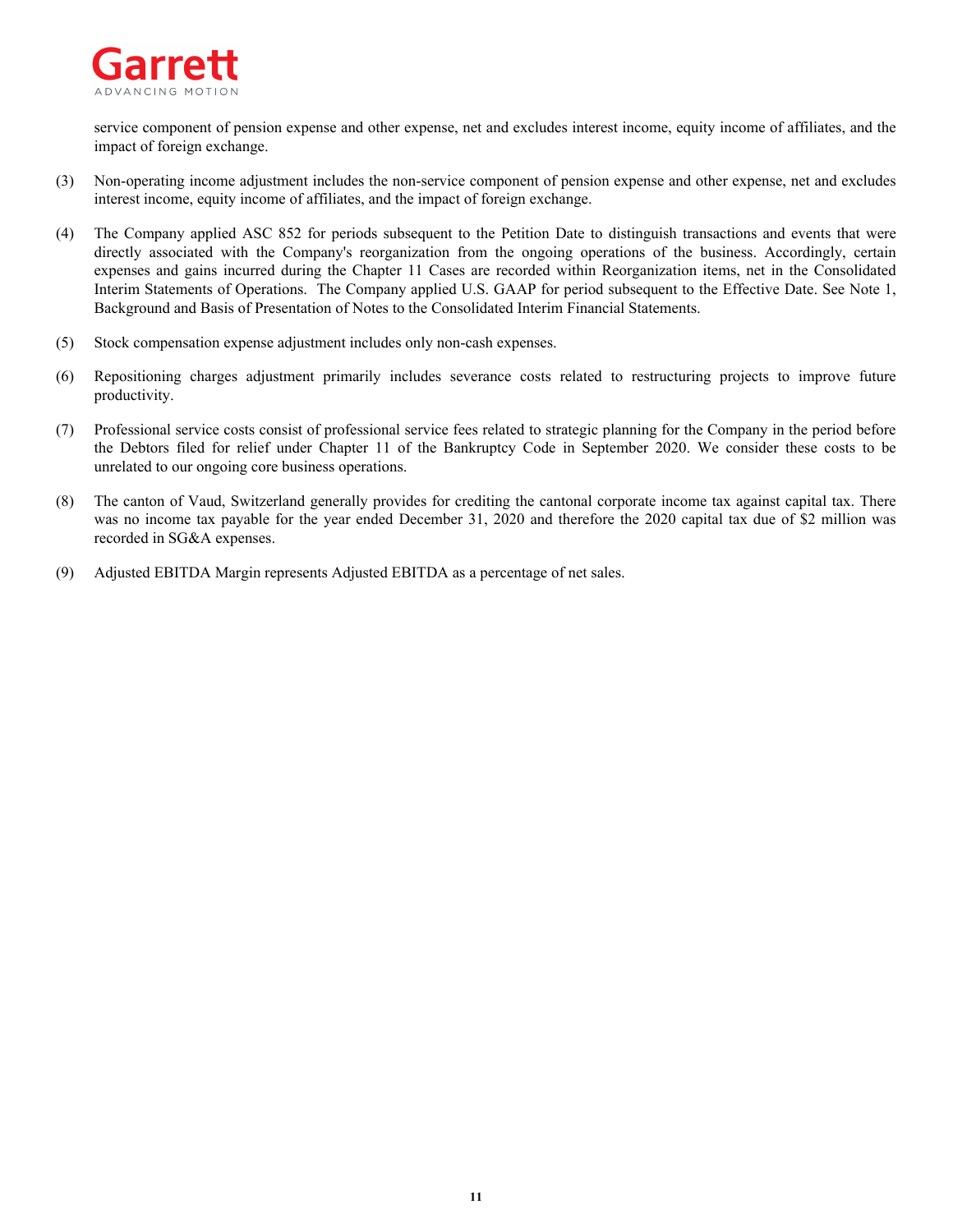

## **Reconciliation of Constant Currency Sales % Change***(1)*

|                                           | For the Three Months Ended<br>December 31, |       |       | <b>For the Year Ended</b><br>December 31, |
|-------------------------------------------|--------------------------------------------|-------|-------|-------------------------------------------|
|                                           | 2021                                       | 2020  | 2021  | 2020                                      |
| <b>Garrett</b>                            |                                            |       |       |                                           |
| Reported sales % change                   | (14)%                                      | 21 %  | 20 %  | (7)%                                      |
| <b>Less: Foreign currency translation</b> | (1)%                                       | 6 %   | 5 %   | 1%                                        |
| <b>Constant currency sales % change</b>   | (13)%                                      | 15 %  | 15 %  | (8)%                                      |
|                                           |                                            |       |       |                                           |
| Gasoline                                  |                                            |       |       |                                           |
| <b>Reported sales % change</b>            | (15)%                                      | 29 %  | 21 %  | 8 %                                       |
| Less: Foreign currency translation        | $0\%$                                      | 7%    | 6 %   | 2%                                        |
| <b>Constant currency sales % change</b>   | (15)%                                      | 22 %  | 15 %  | 6 %                                       |
|                                           |                                            |       |       |                                           |
| <b>Diesel</b>                             |                                            |       |       |                                           |
| Reported sales % change                   | (31)%                                      | 26 %  | 14 %  | (15)%                                     |
| <b>Less: Foreign currency translation</b> | (2)%                                       | 8 %   | 5 %   | 2%                                        |
| Constant currency sales % change          | (29)%                                      | 18 %  | 9 %   | (17)%                                     |
|                                           |                                            |       |       |                                           |
| <b>Commercial vehicles</b>                |                                            |       |       |                                           |
| <b>Reported sales % change</b>            | 2%                                         | 8%    | 28 %  | (12)%                                     |
| <b>Less: Foreign currency translation</b> | (1)%                                       | 4 %   | 3%    | 1%                                        |
| <b>Constant currency sales % change</b>   | 3%                                         | 4 %   | 25 %  | (13)%                                     |
|                                           |                                            |       |       |                                           |
| <b>Aftermarket</b>                        |                                            |       |       |                                           |
| Reported sales % change                   | 16 %                                       | 11 %  | 23 %  | (12)%                                     |
| <b>Less: Foreign currency translation</b> | (2)%                                       | 3%    | 2%    | 1%                                        |
| Constant currency sales % change          | 18 %                                       | 8 %   | 21 %  | (13)%                                     |
|                                           |                                            |       |       |                                           |
| <b>Other Sales</b>                        |                                            |       |       |                                           |
| <b>Reported sales % change</b>            | (11)%                                      | (10)% | $-$ % | (19)%                                     |
| Less: Foreign currency translation        | (3)%                                       | 4 %   | 2%    | — %                                       |
| <b>Constant currency sales % change</b>   | (8)%                                       | (14)% | (2)%  | (19)%                                     |

<sup>1</sup> We previously referred to "constant currency sales growth" as "organic sales growth." We define constant currency sales growth as the year-over-year change in reported sales relative to the comparable period, excluding the impact on sales from foreign currency translation. This is the same definition we previously used for "organic sales growth". We believe this measure is useful to investors and management in understanding our ongoing operations and in analysis of ongoing operating trends.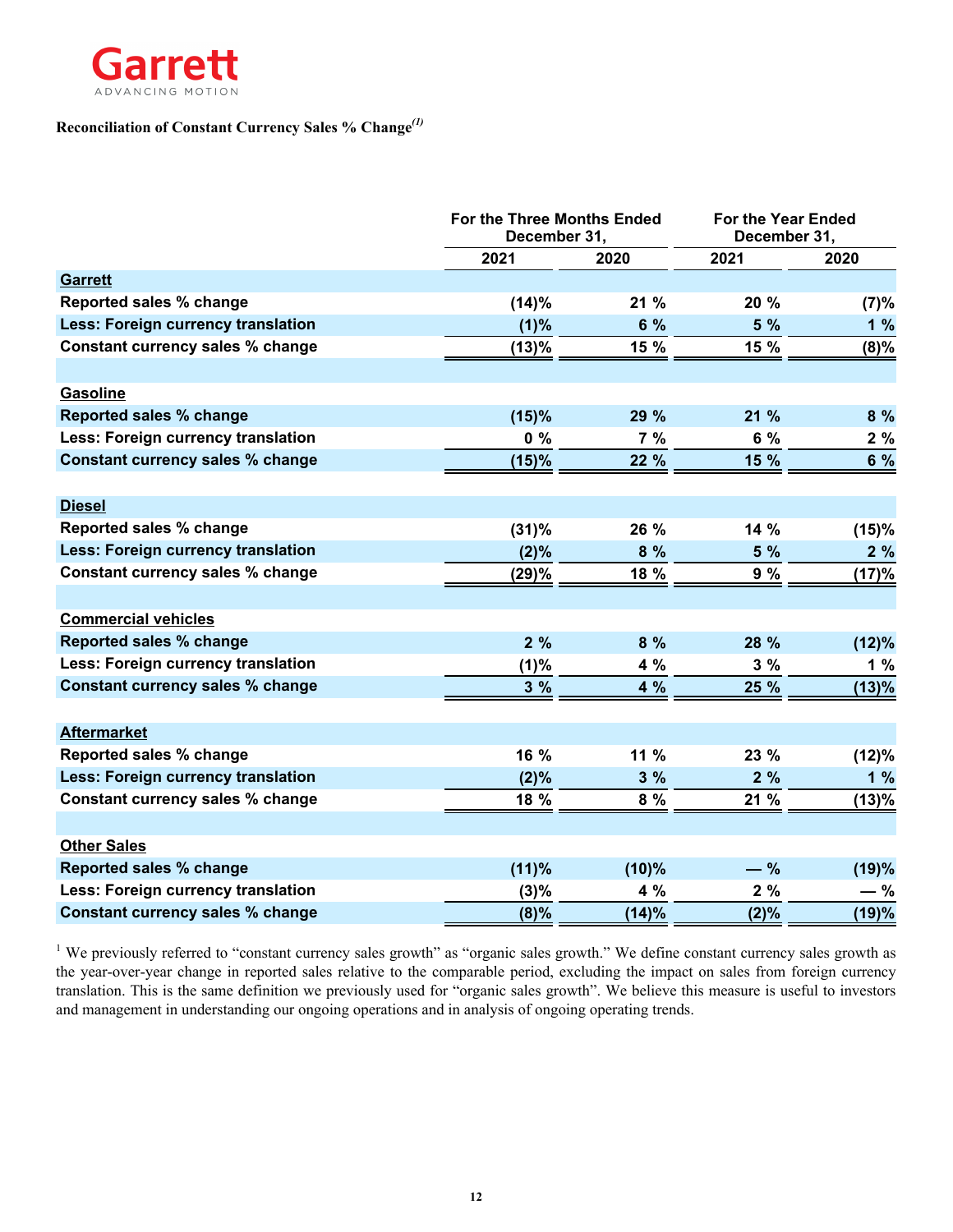

**Reconciliation of Net Income – GAAP to EBITDA and Adjusted EBITDA, and to Adjusted Free Cash Flow and Net cash provided by operations less Expenditures for property, plant and equipment**

|                                                                                                                |                | For the Three Months Ended<br>December 31, | December 31,          | <b>For the Year Ended</b>       |
|----------------------------------------------------------------------------------------------------------------|----------------|--------------------------------------------|-----------------------|---------------------------------|
|                                                                                                                | 2021           | 2020                                       | 2021                  | 2020                            |
|                                                                                                                |                |                                            | (Dollars in millions) |                                 |
| Net income - GAAP                                                                                              | \$<br>128      | \$<br>26                                   | \$<br>495             | $\boldsymbol{\mathsf{s}}$<br>80 |
| Net interest expense                                                                                           | 15             | 23                                         | 82                    | 76                              |
| Tax (benefit) expense                                                                                          | (39)           | 28                                         | 43                    | 39                              |
| Depreciation                                                                                                   | 22             | 26                                         | 92                    | 86                              |
| <b>EBITDA (Non-GAAP)</b>                                                                                       | 126            | 103                                        | 712                   | 281                             |
| Other expense, net (which consists of indemnification,<br>asbestos and environmental expenses)                 |                | 1                                          |                       | 45                              |
| Non-operating (income) expense                                                                                 | (3)            | 13                                         | (12)                  | $5\phantom{.0}$                 |
| Reorganization items, net                                                                                      | 5              | 69                                         | (125)                 | 73                              |
| Stock compensation expense                                                                                     | $\overline{2}$ | $\overline{2}$                             | $\overline{7}$        | 10                              |
| Repositioning charges                                                                                          | $\overline{2}$ | $\overline{2}$                             | 16                    | 10                              |
| Foreign exchange loss (gain) on debt, net of related<br>hedging loss (gain)                                    |                | (42)                                       | 9                     | (38)                            |
| Professional service costs                                                                                     | (1)            | (1)                                        |                       | 52                              |
| Capital tax expense                                                                                            | (2)            | $\overline{2}$                             |                       | $\overline{2}$                  |
| <b>Adjusted EBITDA (Non-GAAP)</b>                                                                              | 129            | 149                                        | 607                   | 440                             |
| Change in working capital                                                                                      | 84             | 52                                         | (88)                  | (135)                           |
| Factoring and P-notes                                                                                          | (2)            | 61                                         | 10                    | 34                              |
| Cash taxes                                                                                                     | (14)           | (17)                                       | (61)                  | (44)                            |
| Capital expenditures                                                                                           | $\overline{2}$ | (1)                                        | (72)                  | (80)                            |
| Other                                                                                                          | (29)           | 18                                         | 32                    | (13)                            |
| Cash interest                                                                                                  | (19)           | (26)                                       | (61)                  | (74)                            |
| <b>Adjusted free cash flow (Non-GAAP)</b>                                                                      | 151            | 236                                        | 367                   | 128                             |
| Honeywell Indemnity Agreement                                                                                  |                |                                            |                       | (43)                            |
| Stalking horse termination reimbursement                                                                       |                |                                            | (79)                  |                                 |
| Chapter 11 professional service costs (1)                                                                      | (8)            | (14)                                       | (220)                 | (101)                           |
| Honeywell Settlement as per Emergence Agreement                                                                |                |                                            | (375)                 |                                 |
| Chapter 11 related cash interests                                                                              |                |                                            | (41)                  |                                 |
| Stock compensation cash                                                                                        |                |                                            | (10)                  |                                 |
| Repositioning cash                                                                                             | (7)            | (1)                                        | (14)                  | (5)                             |
| Factoring and P-notes                                                                                          | $\overline{2}$ | (61)                                       | (10)                  | (34)                            |
| Net cash provided by operating activities less<br>expenditures for property, plant and equipment<br>(Non-GAAP) | 138<br>\$      | \$<br>160                                  | $(382)$ \$<br>- \$    | (55)                            |

<sup>1</sup> Full Year Chapter 11 related cash interests increased by \$15M incurred in the second quarter 2021 after full reconciliation of all reorganizational items done in Q4 2021 .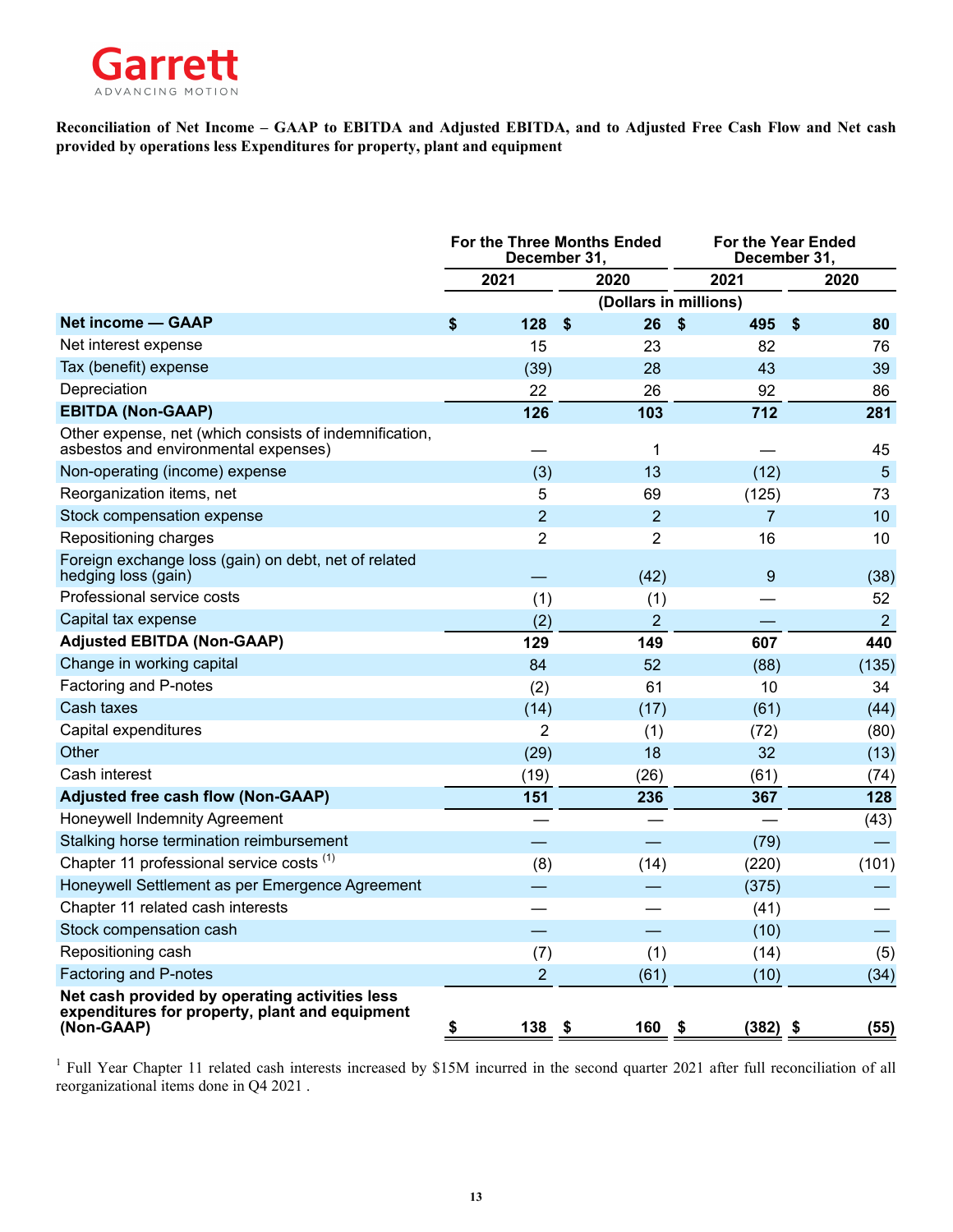

### **Reconciliation of Cash Flow from Operations less Expenditures for PP&E to Adjusted Free Cash Flow**

|                                                                                                   | For the Three Months Ended<br>December 31, |      |                       |      | <b>For the Year Ended</b><br>December 31, |      |
|---------------------------------------------------------------------------------------------------|--------------------------------------------|------|-----------------------|------|-------------------------------------------|------|
|                                                                                                   | 2021                                       |      | 2020                  |      | 2021                                      | 2020 |
|                                                                                                   |                                            |      | (Dollars in millions) |      |                                           |      |
| Net cash provided by (used for) operating activities \$                                           | 136                                        | - \$ | 161                   | - \$ | $(310)$ \$                                | 25   |
| Expenditures for property, plant and equipment                                                    | 2                                          |      | (1)                   |      | (72)                                      | (80) |
| Net cash provided by (used for) operating activities<br>less expenditures for property, plant and |                                            |      |                       |      |                                           |      |
| equipment (Non-GAAP)                                                                              | 138 <sup>5</sup>                           |      | 160                   | - \$ | $(382)$ \$                                | (55) |
| Honeywell Indemnity Agreement expenses                                                            |                                            |      |                       |      |                                           | 43   |
| Stalking horse termination reimbursement                                                          |                                            |      |                       |      | 79                                        |      |
| Chapter 11 professional service costs                                                             | 8                                          |      | 14                    |      | 220                                       | 101  |
| Honeywell Settlement as per Emergence Agreement                                                   |                                            |      |                       |      | 375                                       |      |
| Chapter 11 related cash interests (1)                                                             |                                            |      |                       |      | 41                                        |      |
| Stock compensation cash                                                                           |                                            |      |                       |      | 10                                        |      |
| Repositioning cash                                                                                |                                            |      |                       |      | 14                                        | 5    |
| Factoring and P-notes                                                                             | (2)                                        |      | 61                    |      | 10                                        | 34   |
| Adjusted free cash flow (Non-GAAP) (2)                                                            | 151                                        |      | 236                   | S    | 367                                       | 128  |

<sup>1</sup> Full Year Chapter 11 related cash interests increased by \$15M incurred in the second quarter 2021, after full reconciliation of all reorganizational items done in Q4 2021 .

 $22020$  and Q1 2021 Adjusted FCF reported number was restated to reflect updated definition which excludes liquidity actions such as sales of receivables.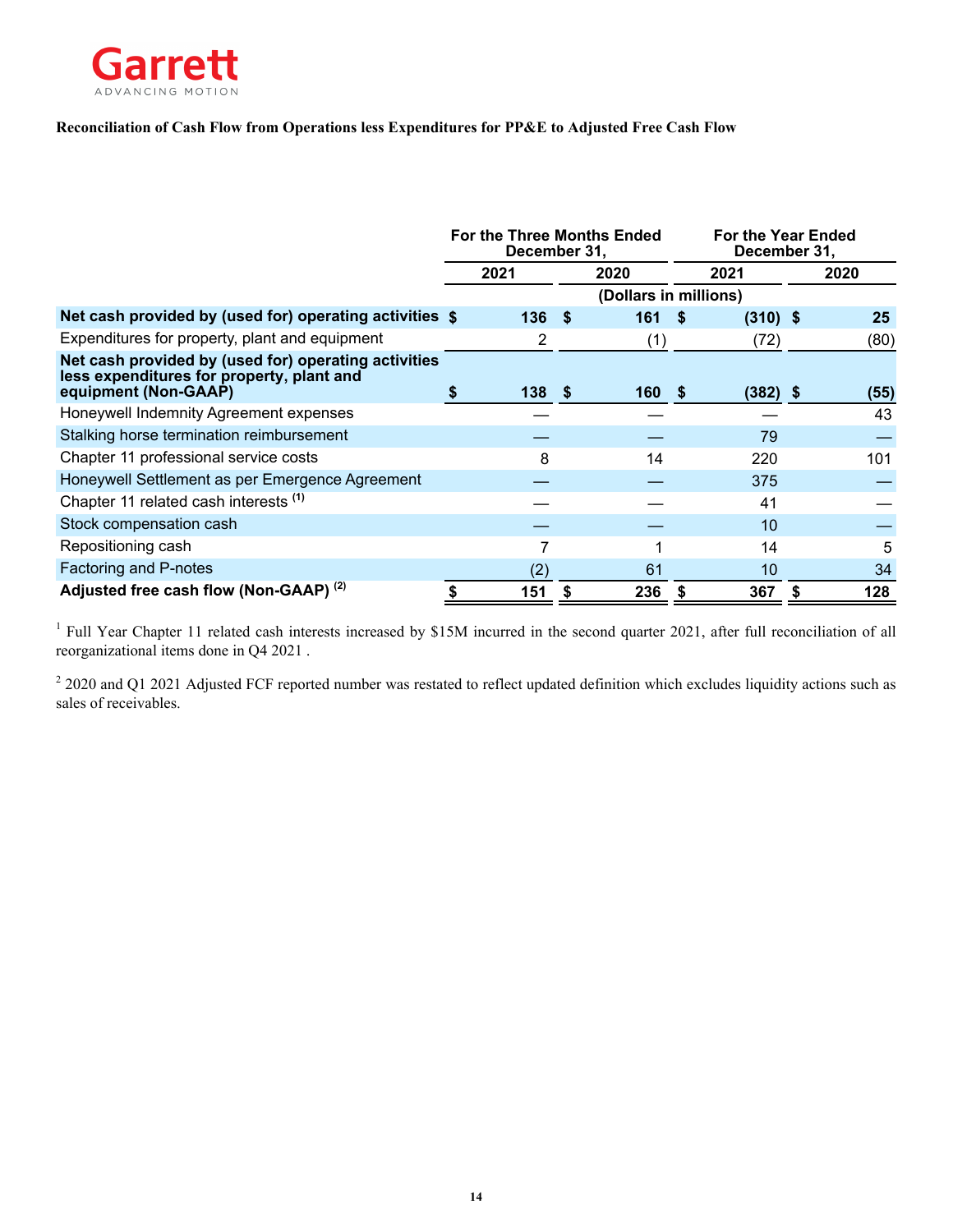

### **Reconciliation of Net Income to Adjusted Free Cash Flow Conversion Rate**

|                                                                                                | For the Three Months Ended<br>December 31, |                |    | <b>For the Year Ended</b><br>December 31, |    |       |    |                |
|------------------------------------------------------------------------------------------------|--------------------------------------------|----------------|----|-------------------------------------------|----|-------|----|----------------|
|                                                                                                |                                            | 2021           |    | 2020                                      |    | 2021  |    | 2020           |
|                                                                                                |                                            |                |    | (Dollars in millions)                     |    |       |    |                |
| Net income - GAAP                                                                              | \$                                         | 128            | S  | 26                                        | S  | 495   | \$ | 80             |
| Foreign exchange loss (gain) on debt, net of related<br>hedging loss (gain)                    |                                            |                |    | (42)                                      |    | 9     |    | (38)           |
| Other expense, net (which consists of indemnification,<br>asbestos and environmental expenses) |                                            |                |    | 1                                         |    |       |    | 45             |
| Non-operating (income) expense                                                                 |                                            | (3)            |    | 13                                        |    | (12)  |    | 5              |
| Reorganization items, net                                                                      |                                            | 5              |    | 69                                        |    | (125) |    | 73             |
| Stock compensation expense                                                                     |                                            | $\overline{2}$ |    | 2                                         |    |       |    | 10             |
| Repositioning charges                                                                          |                                            | $\overline{2}$ |    | $\overline{2}$                            |    | 16    |    | 10             |
| Professional service costs                                                                     |                                            | (1)            |    | (1)                                       |    |       |    | 52             |
| Capital tax                                                                                    |                                            | (2)            |    | $\overline{2}$                            |    |       |    | $\overline{2}$ |
| Adjusted tax (expense) benefit $(1,2)$                                                         |                                            | (53)           |    | 5                                         |    | (59)  |    | (24)           |
| <b>Adjusted net income (Non-GAAP)</b>                                                          |                                            | 78             | \$ | 77                                        | \$ | 331   | \$ | 215            |
| Adjusted free cash flow (3) (Non-GAAP)                                                         |                                            | 151            | \$ | 236                                       | \$ | 367   | \$ | 128            |
| <b>Adjusted free cash flow conversion (Non-GAAP)</b>                                           |                                            | 194 %          |    | 306 %                                     |    | 111 % |    | 60 %           |

<sup>1</sup> Adjusting items are tax effected at the same annual effective tax rate that was used at the time the adjusting item was originally recorded. If the adjusting item was not originally taxed at the annual effective tax rate, then the amount of the tax originally recorded is used.

 $2$  2020 and Q1 2021 Adjusted Tax Expense (and consequently, Adjusted Net Income) reported numbers were restated to reflect an updated adjusted tax rate.

<sup>3</sup> For Adjusted Free Cash Flow Reconciliation, please refer to page 14 for Reconciliation of Cash Flow from Operations less Expenditures for PP&E to Adjusted Free Cash Flow.

### **Full Year 2022 Outlook Reconciliation of Reported Net Sales to Net Sales Growth at Constant Currency**

|                                                                         | 2022 Full Year |                 |
|-------------------------------------------------------------------------|----------------|-----------------|
|                                                                         | Low End        | <b>High End</b> |
| Reported net sales (% change)                                           | 2%             | $11\%$          |
| <b>Foreign currency translation</b>                                     | $(2)\%$        | $(2)\%$         |
| Full year 2022 Outlook Net Sales Growth at Constant Currency (Non-GAAP) | $4\%$          | 13%             |